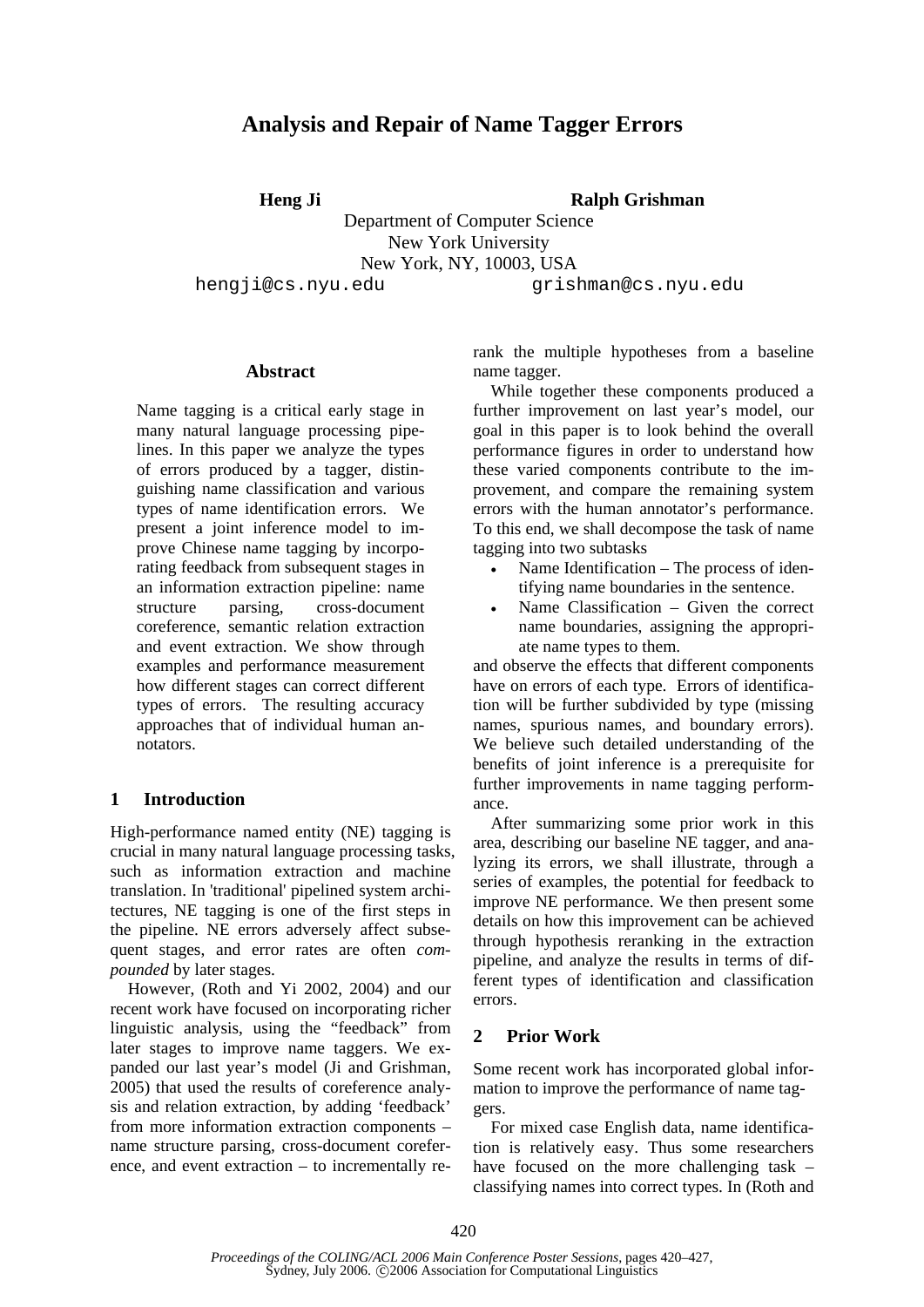Yi 2002, 2004), given name boundaries in the text, separate classifiers are first trained for name classification and semantic relation detection. Then, the output of the classifiers is used as a conditional distribution given the observed data. This information, along with the constraints among the relations and entities (specific relations require specific classes of names), is used to make global inferences by linear programming for the most probable assignment. They obtained significant improvements in both name classification and relation detection.

In (Ji and Grishman 2005) we generated Nbest NE hypotheses and re-ranked them after coreference and semantic relation identification; we obtained a significant improvement in Chinese name tagging performance. In this paper we shall use a wider range of linguistic knowledge sources, and integrate cross-document techniques.

## **3 Baseline Name Tagger**

We apply a multi-lingual (English / Chinese) bigram HMM tagger to identify four named entity types: Person, Organization, GPE ('geopolitical entities' – locations which are also political units, such as countries, counties, and cities) and Location. The HMM tagger generally follows the Nymble model (Bikel et al, 1997), and uses best-first search to generate N-Best hypotheses for each input sentence.

In mixed-case English texts, most proper names are capitalized. So capitalization provides a crucial clue for name boundaries.

In contrast, a Chinese sentence is composed of a string of characters without any word boundaries or capitalization. Even after word segmentation there are still no obvious clues for the name boundaries. However, we can apply the following coarse "usable-character" restrictions to reduce the search space.

Standard Chinese family names are generally single characters drawn from a set of 437 family names (there are also 9 two-character family names, although they are quite infrequent) and given names can be one or two characters (Gao et al., 2005). Transliterated Chinese person names usually consist of characters in three relatively fixed character lists (Begin character list, Middle character list and End character list). Person abbreviation names and names including title words match a few patterns. The suffix words (if there are any) of Organization and GPE names belong to relatively fixed lists too.

However, this "usable-character" restriction is not as reliable as the capitalization information for English, since each of these special characters can also be part of common words.

# **3.1 Identification and Classification Errors**

We begin our error analysis with an investigation of the English and Chinese baseline taggers, decomposing the errors into identification and classification errors. In Figure 1 we report the identification F-Measure for the baseline (the first hypothesis), and the N-best upper bound, the best of the N hypotheses<sup>1</sup>, using different models: English MonoCase (EN-Mono, without capitalization), English Mixed Case (EN-Mix, with capitalization), Chinese without the usable character restriction (CH-NoRes) and Chinese with the usable character restriction (CH-WithRes).



Name Identification

Figure 1 shows that capitalization is a crucial clue in English name identification (increasing the F measure by 7.6% over the monocase score). We can also see that the best of the top  $N(N \leq$ 30) hypotheses is very good, so reranking a small number of hypotheses has the potential of producing a very good tagger.

The "usable" character restriction plays a major role in Chinese name identification, increasing the F-measure 4%. With this restriction, the performance of the best-of-N-best is again very good. However, it is evident that, even with this restriction, identification is more challenging for Chinese, due to the absence of capitalization and word boundaries.

Figure 2 shows the classification accuracy of the above four models. We can see that capitalization does not help English name classification;

These figures were obtained using training and test corpora described later in this paper, and a value of N ranging from 1 to 30 depending on the margin of the HMM tagger, as also described below. All figures are with respect to the official ACE keys prepared by the Linguistic Data Consortium.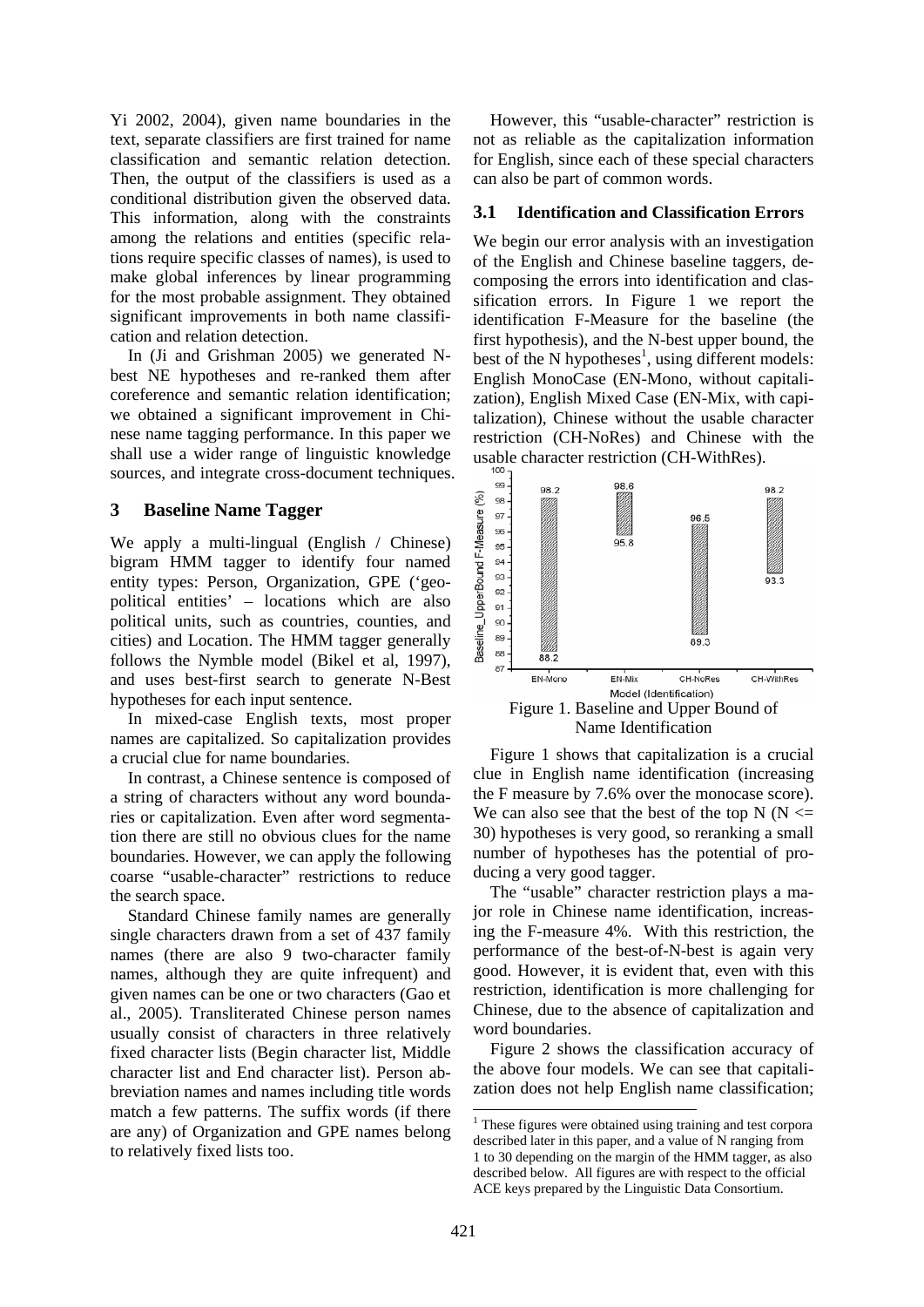and the difficulty of classification is similar for the two languages.



### **3.2 Identification Errors in Chinese**

For the remainder of this paper we shall focus on the more difficult problems of Chinese tagging, using the HMM system with character restrictions as our baseline. The name identification errors of this system can be divided into missed names (21%), spurious names (29%), and boundary errors, where there is a partial overlap between the names in the key and the system response (50%). Confusion between names and nominals (phrases headed by a common noun) is a major source of both missed and spurious names (56% of missed, 24% of spurious). In a language without capitalization, this is a hard task even for people; one must rely largely on world knowledge to decide whether a phrase (such as the "criminal-processing team") is an organization name or merely a description of an organization. The other major source of missed names is words not seen in the training data, generally representing minor cities or other locations in China (28%). For spurious names, the largest source of error is names of a type not included in the key (44%) which are mistakenly tagged as one of the known name types. $2$  As we shall see, different types of knowledge are required for correcting different types of errors.

# **4 Mutual Inferences between Information Extraction Stages**

#### **4.1 Extraction Pipeline**

l

Name tagging is typically one of the first stages

in an information extraction pipeline. Specifically, we will consider a system which was developed for the ACE (Automatic Content Extraction)  $task<sup>3</sup>$  and includes the following stages: name structure parsing, coreference, semantic relation extraction and event extraction (Ji et al., 2006).

All these stages are performed after name tagging since they take names as input "objects". However, the inferences from these subsequent stages can also provide valuable constraints to identify and classify names.

Each of these stages connects the name candidate to other linguistic elements in the sentence, document, or corpus, as shown in Figure 3.



Linguistic Elements Supporting Inference

Figure 3. Name candidate and its global context

The baseline name tagger (HMM) uses very local information; feedback from later extraction stages allows us to draw from a wider context in making final name tagging decisions.

In the following we use two related (translated) texts as examples, to give some intuition of how these different types of linguistic evidence improve name tagging.<sup>4</sup>

#### **Document 1: Yugoslav election**

[...] More than 300,000 people rushed the *<bei er ge le>0* congress building, forcing *<yugo* $slav>1$  president  $\langle mi \rangle$  *lo se vi c* $>2$  to admit frankly that in the Sept. 24 election he was beaten by his opponent *<ke shi tu ni cha>3*.

 <*mi lo se vi c*>4 was forced to flee *<bei er ge le>5*; the winning opposition party's *<sai er wei ya>6 <anti-democracy committee>7* on the morning of the  $6<sup>th</sup>$  formed a *<crisis-handling* 

-

<sup>&</sup>lt;sup>2</sup> If the key included an 'other' class of names, these would be classification errors; since it does not -- since these names are not tagged in the key -- the automatic scorer treats them as spurious names.

<sup>&</sup>lt;sup>3</sup> The ACE task description can be found at

http://www.itl.nist.gov/iad/894.01/tests/ace/ and the ACE guidelines at http://www.ldc.upenn.edu/Projects/ACE/

Rather than offer the most fluent translation, we have provided one that more closely corresponds to the Chinese text in order to more clearly illustrate the linguistic issues. Transliterated names are rendered phonetically, character by character.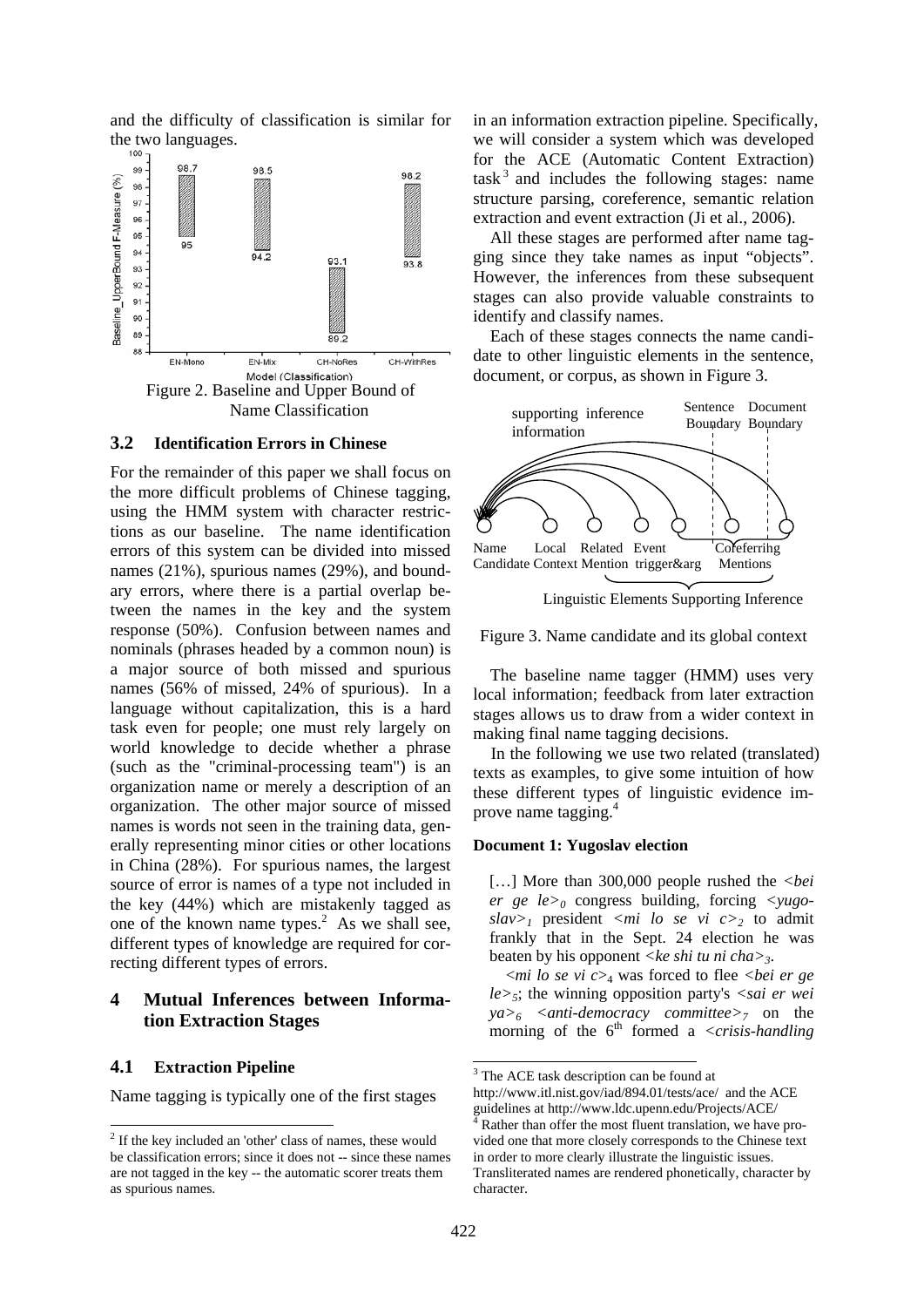*committee* $>8$ , to deal with transfer-of-power issues.

 This crisis committee includes police, supply, economics and other important departments.

In such a crisis, people cannot think through this question: has the *<yugoslav>9* president *<mi lo se vi c><sub>10</sub>* used up his skills?

 According to the official voting results in the first round of elections,  $\langle mi \rangle$  lo se vi  $c \rangle$ <sub>11</sub> was beaten by *<18 party opposition committee>12* candidate *<ke shi tu ni cha>13*. […]

#### **Document 2: Biography of these two leaders**

[…]*<ke shi tu ni cha>14* used to pursue an academic career, until 1974, when due to his opposition position he was fired by *<br/>bei er ge*  $le_{15}$ *<law school>16* and left the academic community. *<ke shi tu ni cha>17* also at the beginning of the 1990s joined the opposition activity, and in 1992 founded *<sai er wei ya>18 <opposition party>19*.

This famous new leader and his previous classmate at law school, namely his wife *<zuo li*   $ka >_{20}$  live in an apartment in *<br/>bei er ge le* $>_{21}$ .

The vanished  $\langle mi \text{ } lo \text{ } se \text{ } vi \text{ } c \rangle_{22}$  was born in

*<sai er wei ya>23* 's central industrial city. […]

#### **4.1 Inferences for Correcting Name Errors**

#### **4.2.1 Internal Name Structure**

Constraints and preferences on the structure of individual names can capture local information missed by the baseline name tagger. They can correct several types of identification errors, including in particular boundary errors. For example, "*<ke shi tu ni cha>3*" is more likely to be correct than "*<shi tu ni cha>3*" since "*shi*" (什) cannot be the first character of a transliterated name.

Name structures help to classify names too. For example, "*anti-democracy committee7*" is parsed as "[Org-Modifier anti-democracy] [Org-Suffix committee]", and the first character is not a person last name or the first character of a transliterated person name, so it is more likely to be an organization than a person name.

#### **4.2.2 Patterns**

Information about expected sequences of constituents surrounding a name can be used to correct name *boundary errors*. In particular, event extraction is performed by matching patterns involving a "trigger word" (typically, the main verb or nominalization representing the event) and a

set of arguments. When a name candidate is involved in an event, the trigger word and other arguments of the event can help to determine the name boundaries. For example, in the sentence "*The vanished mi lo se vi c was born in sai er wei ya 's central industrial city*", "*mi lo se vi c*" is more likely to be a name than "*mi lo se*", "*sai er wei ya"* is more likely be a name than *"er wei"*, because these boundaries will allow us to match the event pattern "[Adj] [PER-NAME] [Trigger word for 'born' event] in [GPE-NAME]'s [GPE-Nominal]".

#### **4.2.3 Selection**

Any context which can provide selectional constraints or preferences for a name can be used to correct name *classification* errors. Both semantic relations and events carry selectional constraints and so can be used in this way.

For instance, if the "*Personal-Social/Business*" relation ("*opponent*") between "*his*" and "*<ke shi tu ni cha* $>3$ " is correctly identified, it can help to classify "*<ke shi tu ni cha>3*" as a person name. Relation information is sometimes crucial to classifying names. "<*mi lo se vi c>* $_{10}$ " and "<*ke shi tu ni cha>13*" are likely person names because they are "*employees*" of "*<yugoslav>9*" and "*<18 party opponent committee>12*". Also the "*Personal-Social/Family*" relation ("*wife*") between *"his*" and "*<zuo li ka>20*" helps to classify *<zuo li ka>20* as a person name.

Events, like relations, can provide effective selectional preferences to correctly classify names. For example, "<*mi lo se vi c>*<sub>2,4,10,11,22</sub>" are likely person names because they are involved in the following events: "*claim*", "*escape*", "*built*", "*beat*", "*born*", while "*<sai er wei ya>2*3"can be easily tagged as GPE because it's a "*birth-place*" in the event "*born*".

#### **4.2.4 Coreference**

Names which are introduced in an article are likely to be referred to again, either by repeating the same name or describing it with nominal mentions (phrases headed by common nouns). These mentions will have the same spelling (though if a name has several parts, some may be dropped) and same semantic type. So if the boundary or type of one mention can be determined with some confidence, coreference can be used to disambiguate other mentions.

For example, if "< mi lo se vi  $c > 2$ " is confirmed as a name, then "< mi lo se vi  $c > 0$ " is more likely to be a name than "*< mi lo se>10*", by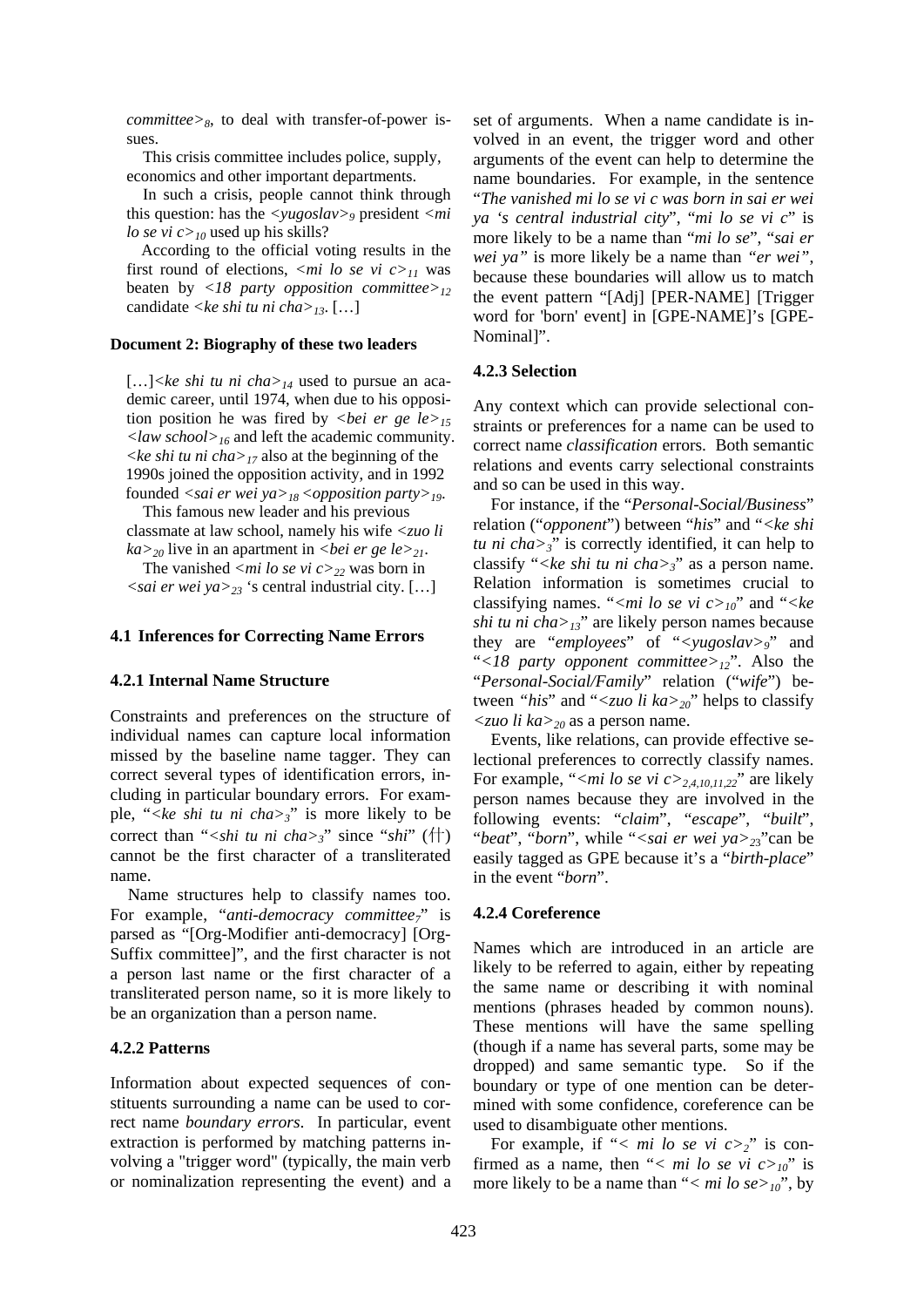refering to "< mi lo se vi  $c > 2$ ". Also "This crisis" committee" supports the analysis of "*<crisishandling committee>8*" as an organization name in preference to the alternative name candidate "*<crisis-handling>8*".

For a name candidate, high-confidence information about the type of one mention can be used to determine the type of other mentions. For example, for the repeated person name "*< mi lo se vi*  $c >_{2,4,10,11,22}$ " type information based on the event context of one mention can be used to classify or confirm the type of the others. The person nominal "This famous new leader" confirms "*<ke shi tu ni cha>17*" as a person name.

# **5 Incremental Re-Ranking Algorithm**

#### **5.1 Overall Architecture**

In this section we will present the algorithms to capture the intuitions described in Section 4. The overall system pipeline is presented in Figure 4.



Figure 4. System Architecture

The baseline name tagger generates N-Best multiple hypotheses for each sentence, and also computes the margin – the difference between the log probabilities of the top two hypotheses. This is used as a rough measure of confidence in the top hypothesis. A large margin indicates greater confidence that the first hypothesis is correct.<sup>5</sup> It generates name structure parsing results too, such as the family name and given name of person, the prefixes of the abbreviation names, the modifiers and suffixes of organization names.

Then the results from subsequent components are exploited in four incremental re-rankers. From each re-ranking step we output the best name hypothesis directly if the re-ranker has high confidence in its decisions. Otherwise the sentence is forwarded to the next re-ranker, based on other features. In this way we can adjust the ranking of multiple hypotheses and select the best tagging for each sentence gradually.

The nominal mention tagger (noun phrase chunker) uses a maximum entropy model. Entity type assignment for the nominal heads is done by table look-up. The coreference resolver is a combination of high-precision heuristic rules and maximum entropy models. In order to incorporate wider context we use cross-document coreference for the test set. We cluster the documents using a cross-entropy metric and then treat the entire cluster as a single document.

The relation tagger uses a K-nearest-neighbor algorithm.

 We extract event patterns from the ACE05 training corpus for personnel, contact, life, business, and conflict events. We also collect additional event trigger words that appear frequently in name contexts, from a syntactic dictionary, a synonym dictionary and Chinese PropBank V1.0. Then the patterns are generalized and tested semi-automatically.

#### **5.2 Supervised Re-Ranking Model**

In our name re-ranking model, each hypothesis is an NE tagging of *the entire sentence*, for example, "*The vanished <PER>mi lo se vi c</PER> was born in <GPE>sai er wei ya</GPE>'s central industrial city*"; and each pair of hypotheses  $(h_i, h_j)$  $h_i$ ) is called a "sample".

-

 $5$  The margin also determines the number of hypotheses (N) generated by the baseline tagger. Using cross-validation on the training data, we determine the value of N required to include the best hypothesis, as a function of the margin. We then divide the margin into ranges of values, and set a value of N for each range, with a maximum of 30.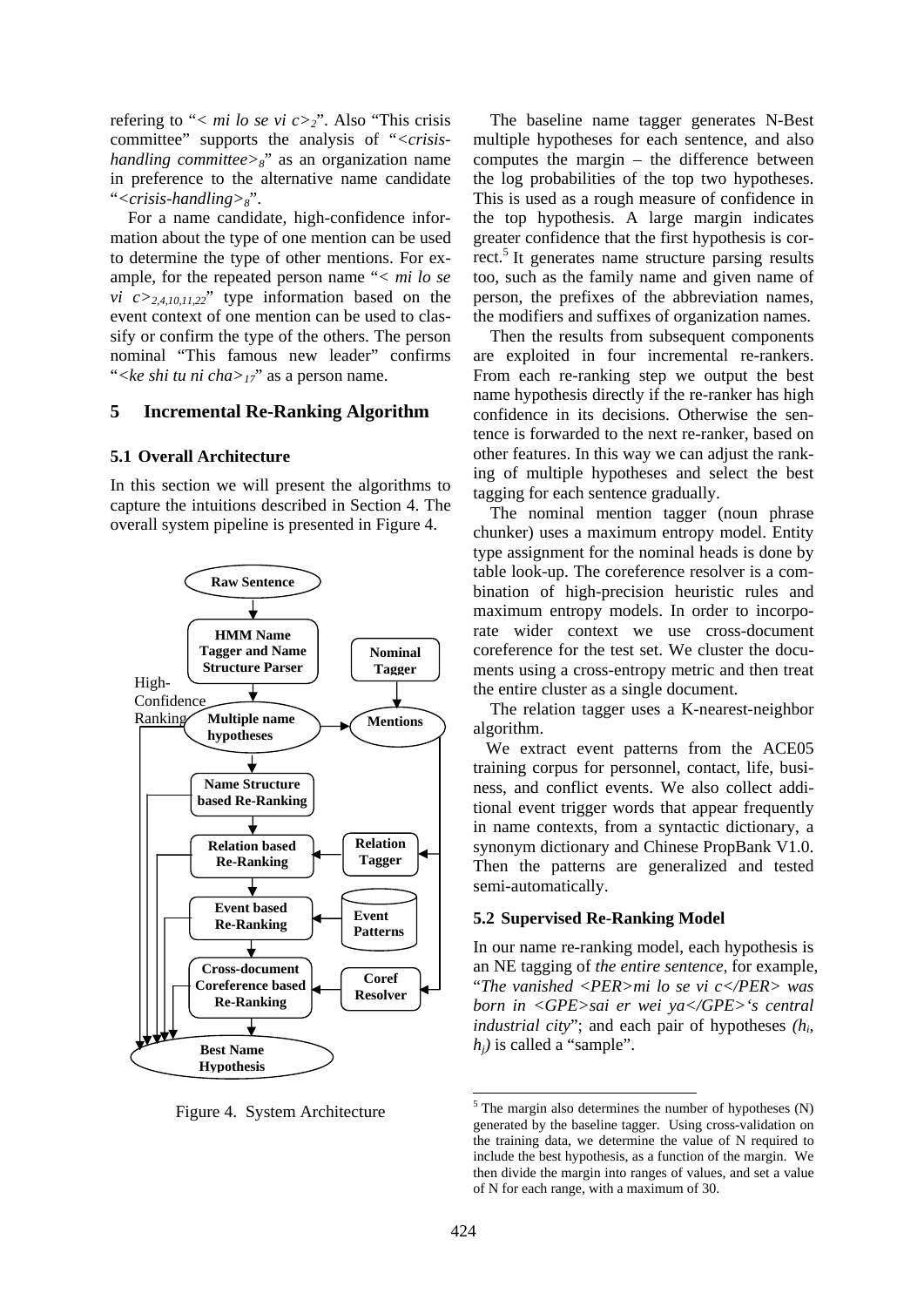| Re-Ranker                         | Property for comparing names $N_{ik}$ and $N_{jk}$ |                                                                                                                                             |  |  |  |  |
|-----------------------------------|----------------------------------------------------|---------------------------------------------------------------------------------------------------------------------------------------------|--|--|--|--|
| Name<br>Structure<br><b>Based</b> | <b>HMMMargin</b>                                   | scaled margin value from HMM                                                                                                                |  |  |  |  |
|                                   | $Idiom_{ik}$                                       | -1 if $N_{ik}$ is part of an idiom; otherwise 0                                                                                             |  |  |  |  |
|                                   | PERContext <sub>ik</sub>                           | the number of PER context words if $N_{ik}$ and $N_{ik}$ are both PER; otherwise 0                                                          |  |  |  |  |
|                                   | $ORGSuffix_{ik}$                                   | 1 if $N_{ik}$ is tagged as ORG and it includes a suffix word; otherwise 0                                                                   |  |  |  |  |
|                                   | PERCharac-                                         | -1 if $N_{ik}$ is tagged as PER without family name, and it does not consist entirely of                                                    |  |  |  |  |
|                                   | $ter_{ik}$                                         | transliterated person name characters; otherwise 0                                                                                          |  |  |  |  |
|                                   | Titlestructure $_{ik}$                             | -1 if $N_{ik}$ = title word + family name while $N_{ik}$ = title word + family name + given                                                 |  |  |  |  |
|                                   |                                                    | name; otherwise 0                                                                                                                           |  |  |  |  |
|                                   | $Digit_{ik}$                                       | -1 if $N_{ik}$ is PER or GPE and it includes digits or punctuation; otherwise 0                                                             |  |  |  |  |
|                                   | $AbbPER_{ik}$                                      | -1 if $N_{ik}$ = little/old + family name + given name while $N_{ik}$ = little/old + family                                                 |  |  |  |  |
|                                   |                                                    | name; otherwise 0                                                                                                                           |  |  |  |  |
|                                   | $SegmentPER_{ik}$                                  | -1 if $N_{ik}$ is GPE (PER)* GPE, while $N_{ik}$ is PER*; otherwise 0                                                                       |  |  |  |  |
|                                   | Voting $_{ik}$                                     | the voting rate among all the candidate hypotheses <sup>6</sup>                                                                             |  |  |  |  |
|                                   | Famous-                                            | 1 if $N_{ik}$ is tagged as the same type in one of the famous name lists <sup>7</sup> ; otherwise 0                                         |  |  |  |  |
|                                   | $Name_{ik}$                                        |                                                                                                                                             |  |  |  |  |
|                                   | $Probability1_i$                                   | scaled ranking probability for $(h_i, h_j)$ from name structure based re-ranker                                                             |  |  |  |  |
| Relation                          | Relation                                           | If $N_{ik}$ is in relation R ( $N_{ik}$ = EntityType <sub>1</sub> , M <sub>2</sub> = EntityType <sub>2</sub> ), compute                     |  |  |  |  |
| <b>Based</b>                      | $Constant_{ik}$                                    | Prob(EntityType <sub>1</sub>  EntityType <sub>2</sub> , R) from training data and scale it; otherwise 0                                     |  |  |  |  |
|                                   | Conjunction of                                     | <i>Inrelation</i> <sub>ik</sub> is 1 if $N_{ik}$ and $N_{jk}$ have different name types, and $N_{ik}$ is in a definite re-                  |  |  |  |  |
|                                   | InRelation ${}_{i}$ &                              | lation while $N_{jk}$ is not; otherwise 0. <i>Inrelation</i> <sub><math>i</math></sub> = $\sum$ <i>Inrelation</i> <sub><math>i</math></sub> |  |  |  |  |
|                                   | $Probability1_i$                                   |                                                                                                                                             |  |  |  |  |
| Event                             | $Probability2_i$                                   | scaled ranking probability for $(h_i, h_i)$ from relation based re-ranker                                                                   |  |  |  |  |
| <b>Based</b>                      | Event                                              | 1 if all entity types in $h_i$ match event pattern, -1 if some do not match, and 0 if the                                                   |  |  |  |  |
|                                   | $Constant_i$                                       | argument slots are empty                                                                                                                    |  |  |  |  |
|                                   | <i>EventSubType</i>                                | Event subtype if the patterns are extracted from ACE data, otherwise "None"                                                                 |  |  |  |  |
| Cross-                            | $Probability3_i$                                   | scaled ranking probability for $(h_i, h_i)$ from event based re-ranker                                                                      |  |  |  |  |
| document<br>Corefer-              | $Head_{ik}$                                        | 1 if $N_{ik}$ includes the head word of name; otherwise 0                                                                                   |  |  |  |  |
|                                   | $CorefNum_{ik}$                                    | the number of mentions corefered to $N_{ik}$                                                                                                |  |  |  |  |
| ence<br><b>Based</b>              | WeightNu $m_{ik}$                                  | the sum of all link weights between $N_{ik}$ and its corefered mentions, 0.8 for name-                                                      |  |  |  |  |
|                                   |                                                    | name coreference; 0.5 for apposition; 0.3 for other name-nominal coreference                                                                |  |  |  |  |
|                                   | NumHigh-                                           | the number of mentions which corefer to $N_{ik}$ and output by previous re-rankers with                                                     |  |  |  |  |
|                                   | $Coref_i$                                          | high confidence                                                                                                                             |  |  |  |  |

# Table 3. Re-Ranking Properties

| Component |                               | Data                                                           |  |  |
|-----------|-------------------------------|----------------------------------------------------------------|--|--|
|           | Baseline name tagger          | 2978 texts from the People's Daily in 1998 and 1300 texts from |  |  |
| Training  |                               | ACE03, 04, 05 training data                                    |  |  |
|           | Nominal tagger                | Chinese Penn TreeBank V5.1                                     |  |  |
|           | Coreference resolver          | 1300 texts from ACE03, 04, 05 training data                    |  |  |
|           | Relation tagger               | 633 ACE 05 texts, and 546 ACE 04 texts with types/subtypes     |  |  |
|           |                               | mapped into 05 set                                             |  |  |
|           | Event pattern                 | 376 trigger words, 661 patterns                                |  |  |
|           | Name structure, coreference   | 1,071,285 samples (pairs of hypotheses) from ACE 03, 04 and    |  |  |
|           | and relation based re-rankers | 05 training data                                               |  |  |
|           | Event based re-ranker         | 325,126 samples from ACE sentences including event trigger     |  |  |
|           |                               | words                                                          |  |  |
| Test      |                               | 100 texts from ACE 04 training corpus, includes 2813 names:    |  |  |
|           |                               | 1126 persons, 712 GPEs, 785 organizations and 190 locations.   |  |  |

Table 4. Data Description

<sup>&</sup>lt;sup>6</sup> The method of counting the voting rate refers to (Zhai, 04) and (Ji and Grishman, 05)<br><sup>7</sup> Extracted from the high-frequency name lists from the training corpus, and country/province/state/ city lists from Chinese wikipedia.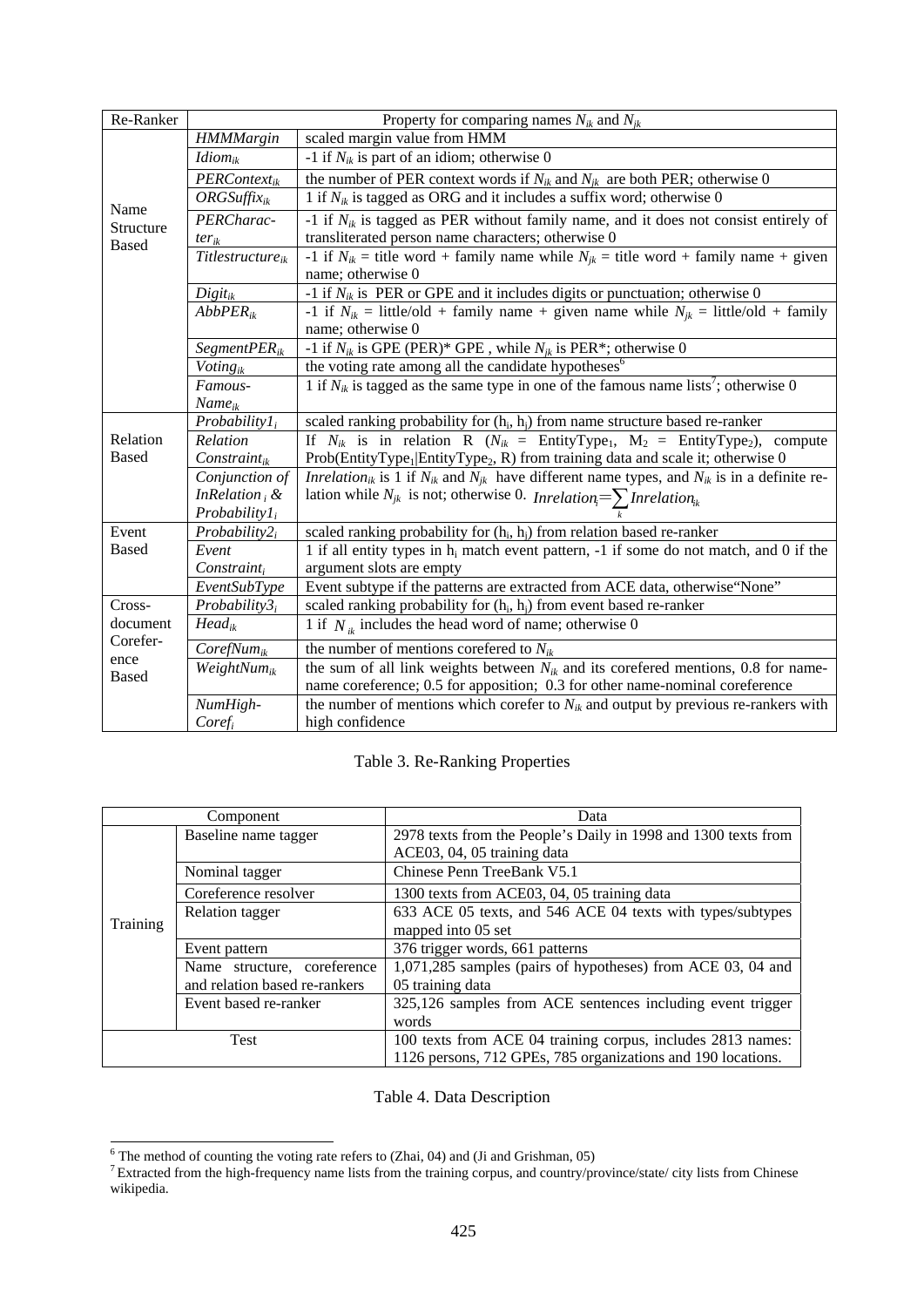The goal of each re-ranker is to learn a ranking function f of the following form: for each pair of hypotheses  $(h_i, h_j)$ ,  $f : H \times H \rightarrow \{-1, 1\}$ , such that  $f(h_i, h_i) = 1$  if  $h_i$  is better than  $h_i$ ; f  $(h_i, h_i) = -1$  if  $h_i$ is worse than hj. In this way we are able to convert ranking into a classification problem. And then a maximum entropy model for re-ranking these hypotheses can be trained and applied.

During training we use F-measure to measure the quality of each name hypothesis against the key. During test we get from the MaxEnt classifier the probability (ranking confidence) for each pair: Prob (f  $(h_i, h_i) = 1$ ). Then we apply a dynamic decoding algorithm to output the best hypothesis. More details about the re-ranking algorithm are presented in (Ji et al., 2006).

#### **5.3 Re-Ranking Features**

For each sample  $(h_i, h_i)$ , we construct a feature set for assessing the ranking of  $h_i$  and  $h_j$ . Based on the information obtained from inferences, we compute (for each property) the property score  $PS_{ik}$  for each individual name candidate  $N_{ik}$  in h<sub>i</sub>; some of these properties depend also on the corresponding name tags in  $h_i$ . Then we sum over all names in each hypothesis  $h_i$ :

$$
PS_{i} = \sum_{k} PS_{ik}
$$

Finally we use the quantity  $(PS_i-PS_j)$  as the feature value for the sample  $(h_i, h_j)$ . Table 3 summarizes the property scores  $PS_{ik}$  used in the different re-rankers; space limitations prevent us from describing them in further detail.

### **6 Experimental Results and Analysis**

Table 4 shows the data used to train each stage, drawn from the ACE training data and other sources. The training samples of the re-rankers are obtained by running the name tagger in crossvalidation. 100 ACE 04 documents were held out for use as test data.

In the following we evaluate the contributions of re-rankers in name identification and classification separately.

| Model           | Identification |        |           |  |  |
|-----------------|----------------|--------|-----------|--|--|
|                 | Precision      | Recall | F-Measure |  |  |
| <b>Baseline</b> | 93.2           | 93.4   | 93.3      |  |  |
| +name structure | 94.0           | 93.5   | 93.7      |  |  |
| +relation       | 93.9           | 93.7   | 93.8      |  |  |
| $+$ event       | 94.1           | 93.8   | 93.9      |  |  |
| $+cross-doc$    | 95.1           | 93.9   | 94.5      |  |  |
| coreference     |                |        |           |  |  |

Table 5. Name Identification

|                 | Classifi- | Identification     |      |      |  |
|-----------------|-----------|--------------------|------|------|--|
| Model           | cation    | $+$ Classification |      |      |  |
|                 | Accuracy  | P                  | R    | F    |  |
| <b>Baseline</b> | 93.8      | 87.4               | 87.6 | 87.5 |  |
| +name structure | 94.3      | 88.7               | 88.2 | 88.4 |  |
| +relation       | 95.2      | 89.4               | 89.2 | 89.3 |  |
| $+$ event       | 95.7      | 90.1               | 89.8 | 89.9 |  |
| $+cross-doc$    | 96.5      | 91.8               | 90.6 | 91.2 |  |
| coreference     |           |                    |      |      |  |

Table 6. Name Classification

Tables 5 and 6 show the performance on identification, classification, and the combined task as we add each re-ranker to the system.

The gain is greater for classification (2.7%) than for identification (1.2%). Furthermore, we can see that the gain in identification is produced primarily by the name structure and coreference components. As we noted earlier, the name structure analysis can correct boundary errors by preferring names with complete internal components, while coreference can resolve a boundary ambiguity for one mention of a name if another mention is unambiguous. The greatest gains were therefore obtained in boundary errors: the stages together eliminated over 1/3 of boundary errors and about 10% of spurious names; only a few missing names were corrected, and some correct names were deleted.

Both relations and events contribute substantially to classification performance through their selectional constraints. The lesser contribution of events is related to their lower frequency. Only 11% of the sentences in the test data contain instances of the original ACE event types. To increase the impact of the event patterns, we broadened their coverage to include additional frequent event types, so that finally 35% of sentences contain event "trigger words".

We used a simple cross-document coreference method in which the test documents were clustered based on their cross-entropy and documents in the same cluster were treated as a single document for coreference. This produced small gains in both identification (0.6% vs. 0.4%) and classification (0.8% vs. 0.4%) over singledocument coreference.

# **7 Discussion**

The use of 'feedback' from subsequent stages of analysis has yielded substantial improvements in name tagging accuracy, from F=87.5 with the baseline HMM to F=91.2. This performance compares quite favorably with the performance of the human annotators who prepared the ACE